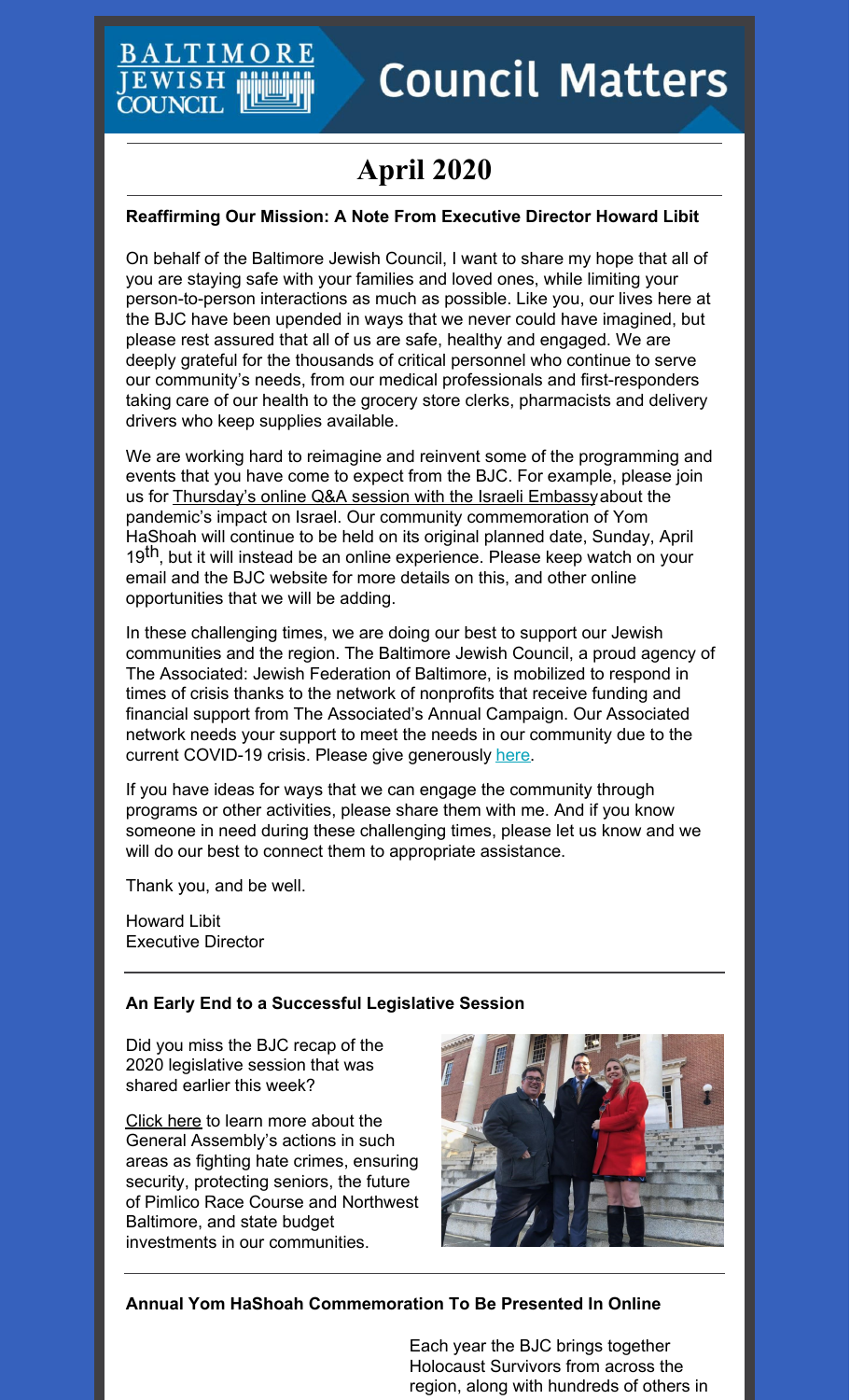

our community, to commemorate Yom HaShoah. Even in the face of uncertain times we are committed to continuing this tradition as we mark the 75th anniversary of the liberation.

This year we will be joining together as a community for an online Yom HaShoah experience, as we collectively remember and honor all of those who were lost in the Holocaust. We will include excerpts

of video interviews with local Survivors who were liberated from concentration camps. While not being broadcast live, this video will **premiere on April 19** on the **BJC's [website](http://baltjc.org)** and social media platforms, be sent via email, and always remain accessible for all to view.

## **BJC to Join Embassy for Presentation on Israel's Response to COVID-19**

As in the United States and around the world, Israel is grappling with the COVID-19 pandemic. However, unlike many other nations in this unprecedented situation, Israel is no stranger to responding to unique crises.

Tomorrow, Thursday April 2 at 2:00 PM, we are partnering with the Israel



Embassy to hear an update on the situation in Israel as it relates to COVID-19 and how the country is responding. There will also be time for you to ask questions. **This event will take place live on Zoom, please be sure to register in advance to receive the [streaming](https://jcfb.zoom.us/webinar/register/WN_3p_t0Dv2QwS-hLS4LG6SmQ) link.**



**Nominations Now Open for Leadership Development Program**

The BJC is preparing to welcome a new cohort to our biennial Leadership Development Program set to kick off this fall. This one year program, with monthly, hands-on meetings, exposes participants to each program area of the BJC. The cohort will meet with community leaders and government officials who address issues at every level.

Upon completion of the program, participants will be prepared to take their leadership in the Jewish Community to new heights. For the first time this year you are able to nominate someone who you think might make a good fit for the program. **Learn more about LDP and complete the online [nomination](https://www.baltjc.org/leadership-development) form.**

# **Upcoming Events & Opportunities**